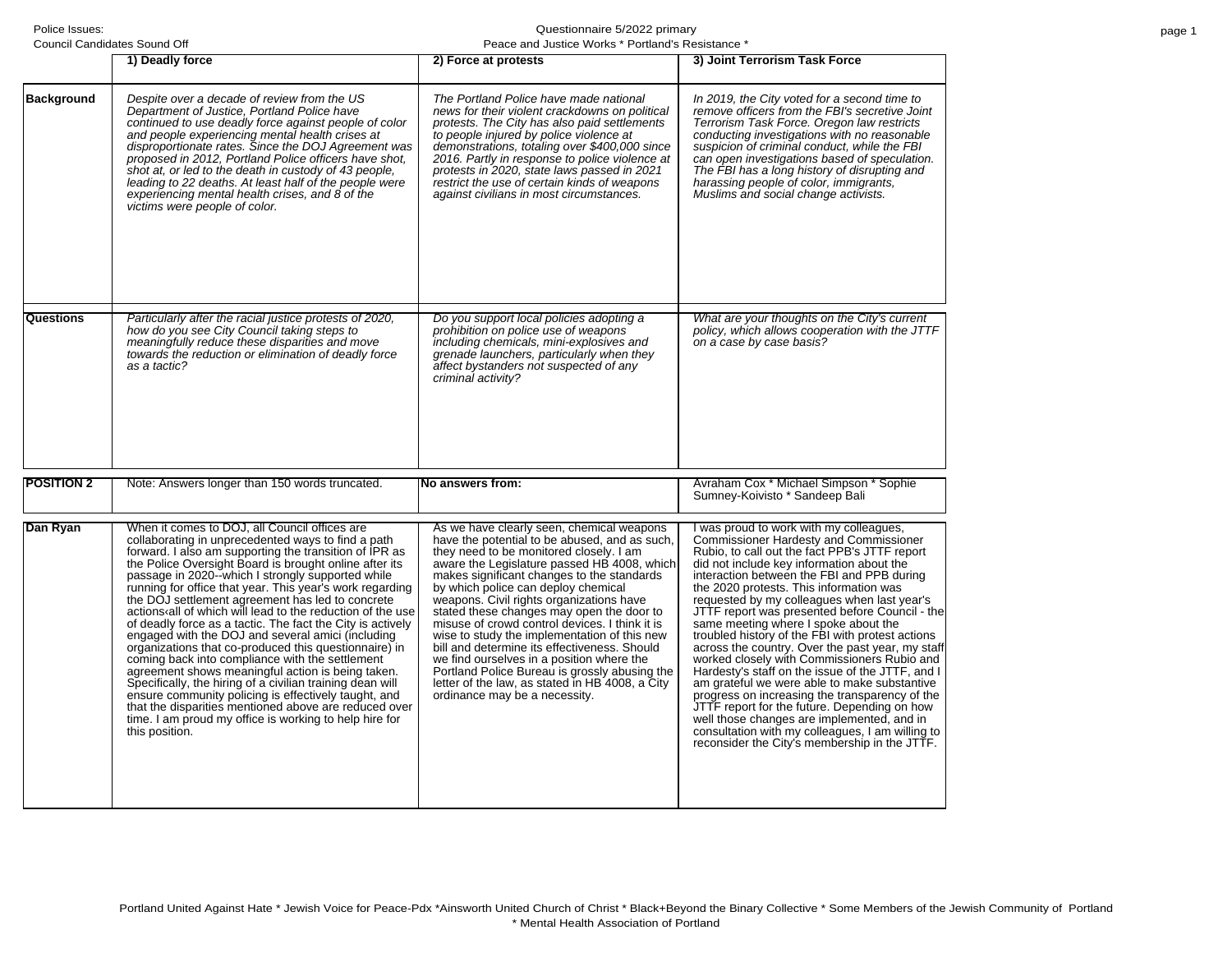|                                | 1) Deadly force                                                                                                                                                                                                                                                                                                                                                                                                                                                                                                                                                                                                                                                                                                                                                                                                                                                                                                                                                                     | 2) Force at protests                                                                                                                                                                                                                                                                                                                                                                                                                                                                                                                                                                                                                                                                                               | 3) Joint Terrorism Task Force                                                                                                                                                                                                                                                                                                                                                                                                                                                                                                                                                                                                                                                                                                                                                                                                                                                                                                                                |
|--------------------------------|-------------------------------------------------------------------------------------------------------------------------------------------------------------------------------------------------------------------------------------------------------------------------------------------------------------------------------------------------------------------------------------------------------------------------------------------------------------------------------------------------------------------------------------------------------------------------------------------------------------------------------------------------------------------------------------------------------------------------------------------------------------------------------------------------------------------------------------------------------------------------------------------------------------------------------------------------------------------------------------|--------------------------------------------------------------------------------------------------------------------------------------------------------------------------------------------------------------------------------------------------------------------------------------------------------------------------------------------------------------------------------------------------------------------------------------------------------------------------------------------------------------------------------------------------------------------------------------------------------------------------------------------------------------------------------------------------------------------|--------------------------------------------------------------------------------------------------------------------------------------------------------------------------------------------------------------------------------------------------------------------------------------------------------------------------------------------------------------------------------------------------------------------------------------------------------------------------------------------------------------------------------------------------------------------------------------------------------------------------------------------------------------------------------------------------------------------------------------------------------------------------------------------------------------------------------------------------------------------------------------------------------------------------------------------------------------|
| Alanna (AJ)<br><b>McCreary</b> | Portland City Council must fundamentally shift its<br>approach to public safety by following research and<br>data-driven evidence regarding the best ways to get at<br>the root causes of crime and violence. This must<br>include accountability for police brutality, an<br>unequivocal expectation that police should de-escalate<br>conflicts instead of intensifying them (such as with<br>chemical weapons and so called "non-lethal" impact<br>munitions), and changing our approach to mental<br>health crisis response. On that final note, I am<br>heartened to see Portland Street Response scaling up<br>citywide -- we need to trust the encouraging early<br>results of the program and ensure that they have<br>everything they need to meet people's needs and stay<br>focused on meeting people where they are at. It would<br>be unacceptable to ask Portland Street Response to<br>abet in forcibly moving unhoused people into mass<br>shelters.                | Absolutely. 2020 was hard enough on its own<br>but the indiscriminate and careless actions of<br>the police added layers upon layers of harm<br>to communities ranging from peaceful<br>protesters sent to the hospital by "non-lethal"<br>munitions, to tear gas inhaled by kids in<br>nearby homes and unsheltered folks sleeping<br>on the streets. We have a major crisis of our<br>First Amendment right to free speech when<br>we cannot trust police to exercise good<br>judgment with crowd control weapons<br>inspired by and sometimes directly received<br>from the U.S. military. Portland City Council<br>should be doing everything possible to protect<br>all Portlanders from police use of force. | I haven't yet seen any compelling arguments<br>for why we should ever be cooperating with the<br>Joint Terrorism Task Force on any basis. Every<br>person in Portland deserves to feel safe and to<br>not be profiled on the basis of their country of<br>origin, skin color, religion, or political beliefs.<br>The evidence is clear that discrimination along<br>all of these lines occurs in the way the FBI<br>conducts its speculative investigations. It<br>speaks volumes that this discrimination<br>persists even as we are seeing a shockingly<br>rapid escalation of far-right extremist violence<br>and acts of terror such as the Hollywood<br>Transit Center stabbings and February 2022's<br>mass shooting on a group of women at the<br>perimeter of a Justice for Patrick Kimmons<br>march at Normandale Park. The Joint<br>Terrorism Task Force appears to be yet<br>another example of the failures of the so called<br>"War on Terror." |
| Renee                          | The City Council must establish a policy that requires                                                                                                                                                                                                                                                                                                                                                                                                                                                                                                                                                                                                                                                                                                                                                                                                                                                                                                                              | Yes.                                                                                                                                                                                                                                                                                                                                                                                                                                                                                                                                                                                                                                                                                                               | I do not believe in profiling, but I do understand                                                                                                                                                                                                                                                                                                                                                                                                                                                                                                                                                                                                                                                                                                                                                                                                                                                                                                           |
| <b>Stephens</b>                | officers to prioritize the utilization of emerging non-<br>lethal enforcement technologies like the BolaWrap--<br>when responding. Officers must match the force level<br>of suspects (i.e., an officer may only be allowed to<br>draw their gun if they have determined that the<br>suspect has a gun.) The bureau must allocate a R&D<br>budget to discover and implement new effective non-<br>lethal enforcement technologies. Officers must have a<br>minimum of 1 year of "situational awareness" training<br>conducted by experienced officers in the field who<br>have already undergone such training and have<br>proven excellent judgement in crisis before they are<br>allowed to utilize deadly force in the field. Officers<br>must take an oath to acknowledge that Life is the<br>Value and respond to every encounter accordingly<br>while wearing a conspicuous badge that conveys this<br>understanding. This policy will reduce all deadly force<br>casualties. |                                                                                                                                                                                                                                                                                                                                                                                                                                                                                                                                                                                                                                                                                                                    | that in order to keep our country safe from<br>terrorism investigations must be conducted into<br>suspicious criminal activity. However,<br>investigations should be done in secret and<br>engagement with suspects should only be<br>carried out if substantial circumstantial and<br>verifiable evidence has been obtained and<br>reviewed by a Federal Grand Jury and a<br>citizens review committee. This should reduce<br>the harassment that any particular group is<br>experiencing.                                                                                                                                                                                                                                                                                                                                                                                                                                                                  |
| Steven B. Cox                  | Two-part answer:                                                                                                                                                                                                                                                                                                                                                                                                                                                                                                                                                                                                                                                                                                                                                                                                                                                                                                                                                                    | I'm generally suspicious of so called 'less than                                                                                                                                                                                                                                                                                                                                                                                                                                                                                                                                                                                                                                                                   | Clearly there needs to be a distinction between                                                                                                                                                                                                                                                                                                                                                                                                                                                                                                                                                                                                                                                                                                                                                                                                                                                                                                              |
|                                | 1) Unfortunately, we don't have a very good mental<br>health system, and the police get stuck handling<br>situations they aren't trained for. We need to have<br>mental health specialist available around the clock that<br>can arrive on scene with the police when needed.<br>2) We need to do comprehensive vetting of potential<br>police recruits before we hire them. There are people<br>that just aren't cut out to be police for any number of<br>reasons. Vetting ends the problem before there is a<br>problem.                                                                                                                                                                                                                                                                                                                                                                                                                                                         | lethal' options. The only exception I might<br>make would be hand held pepper spray<br>containers, and only in very specific<br>circumstances.                                                                                                                                                                                                                                                                                                                                                                                                                                                                                                                                                                     | local and federal law enforcement. If federal<br>law enforcement wants or needs the help of<br>local law enforcement, they should have to get<br>a warrant from the local court for that specific<br>investigation. There should be no permanent<br>joint task forces.                                                                                                                                                                                                                                                                                                                                                                                                                                                                                                                                                                                                                                                                                       |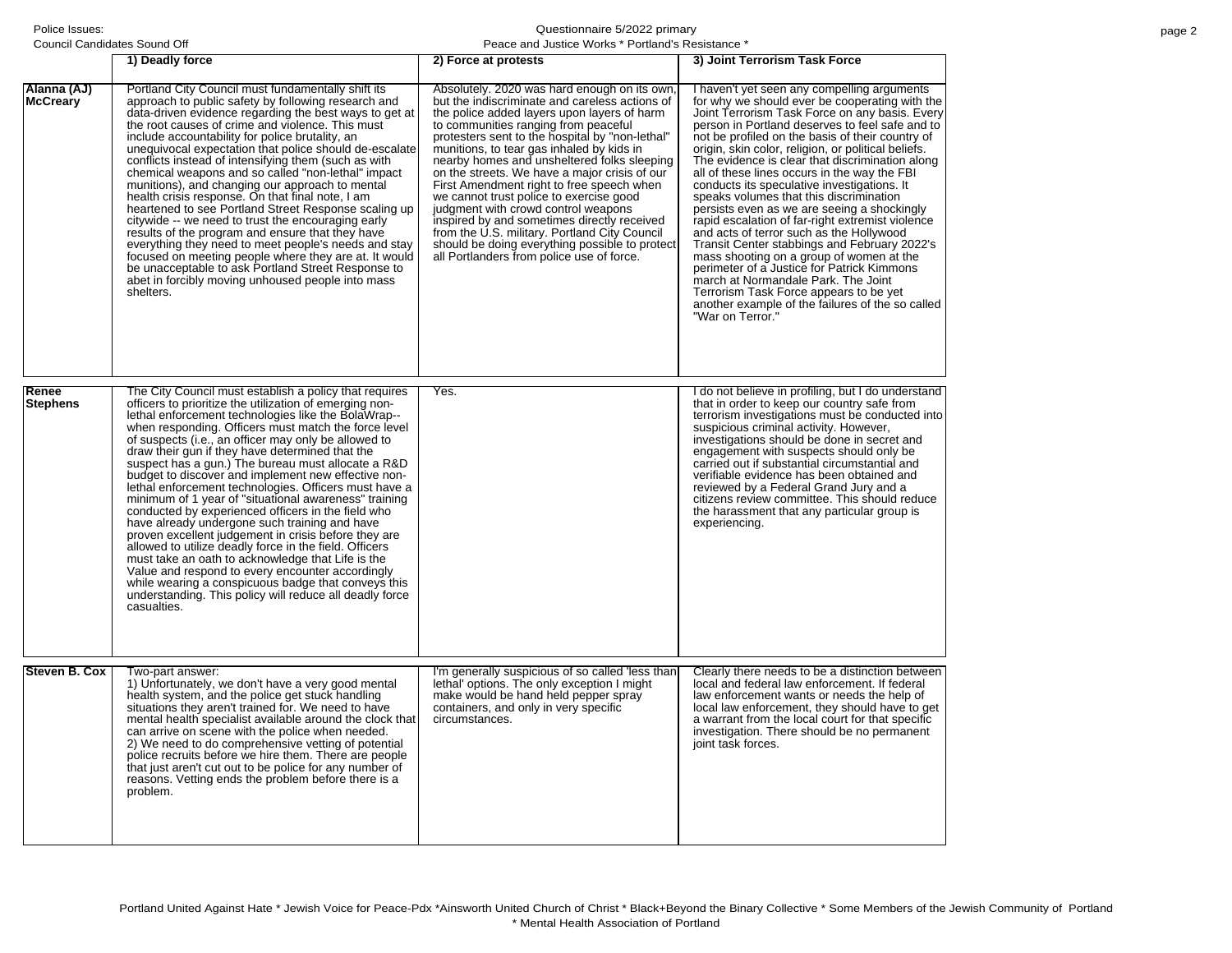| Council Candidates Sound Off |                                                                                                                                                                                                                                                                                                                                                                                                                                                                                                                                                                                                                                                                                                                                                                                                                                                                                                                                                                                                                                                                                                                                                                         | Peace and Justice Works * Portland's Resistance *                                                                                                                                                                                                                                                                                                                                                                                                                                                                                                                                                                                                             |                                                                                                                                                                                                                                                                                                                                                                                                                                                                                                                                                                                                                       |  |
|------------------------------|-------------------------------------------------------------------------------------------------------------------------------------------------------------------------------------------------------------------------------------------------------------------------------------------------------------------------------------------------------------------------------------------------------------------------------------------------------------------------------------------------------------------------------------------------------------------------------------------------------------------------------------------------------------------------------------------------------------------------------------------------------------------------------------------------------------------------------------------------------------------------------------------------------------------------------------------------------------------------------------------------------------------------------------------------------------------------------------------------------------------------------------------------------------------------|---------------------------------------------------------------------------------------------------------------------------------------------------------------------------------------------------------------------------------------------------------------------------------------------------------------------------------------------------------------------------------------------------------------------------------------------------------------------------------------------------------------------------------------------------------------------------------------------------------------------------------------------------------------|-----------------------------------------------------------------------------------------------------------------------------------------------------------------------------------------------------------------------------------------------------------------------------------------------------------------------------------------------------------------------------------------------------------------------------------------------------------------------------------------------------------------------------------------------------------------------------------------------------------------------|--|
|                              | 1) Deadly force                                                                                                                                                                                                                                                                                                                                                                                                                                                                                                                                                                                                                                                                                                                                                                                                                                                                                                                                                                                                                                                                                                                                                         | 2) Force at protests                                                                                                                                                                                                                                                                                                                                                                                                                                                                                                                                                                                                                                          | 3) Joint Terrorism Task Force                                                                                                                                                                                                                                                                                                                                                                                                                                                                                                                                                                                         |  |
| Chris<br><b>Brummer</b>      | City Council taking steps to meaningfully reduce and<br>eliminate deadly force as a tactic by further funding<br>and utilizing the Portland Street Response (PSR)<br>team, following the recommendations of the PSU<br>Portland Street Response Six-Month Review, and<br>ensuring that PSR remains separate from the Portland<br>Police Bureau. Now that PSR is operating citywide, it<br>could potentially respond to calls that would otherwise<br>send an armed officer. Fewer armed officers sent to<br>calls means less chance for deadly force to be used<br>against people of color. The PSU report recommends<br>allowing PSR to respond to calls where people pose a<br>risk to themselves or are in traffic. Both situations<br>currently require police response. The trained<br>professionals of PSR say they are ready and willing to<br>respond to these sitautions. We should let them. And<br>the money PSR saves in police calls should be<br>redirected to PSR support and response.                                                                                                                                                                  | Yes. Police should be trained with the skills<br>and equipment to legally apprehend or stop<br>only those people who are suspected of<br>criminal activity or engaged in it. Injuring<br>bystanders, intentionally or not, is<br>unacceptable violence and violation. At the<br>very least police should be permanently<br>prohibited from purchasing, storing or using<br>weapons, chemical or otherwise, that are<br>banned in warfare. Additionally, weapons like<br>mini-explosives that cannot target only those<br>people engaged in or suspected of criminal<br>behavior, should not be allowed as they have<br>injured and risk injury to bystanders. | Cooperation on the part of the City of Portland<br>with the FBI's Joint Terrorism Task Force<br>(JTTF) is currently on a case-by-case basis. I<br>believe that before any case can be deemed<br>worthy of cooperation with the JTTF on the part<br>of the City, that case must first meet<br>reasonable suspicion under Oregon law. Police<br>officers in Portland are subject to abide by<br>Oregon law in their professional capacities and<br>the standard of reasonable suspicion at least<br>for investigations should apply in determining<br>all of their assignments and conduct with JTTF<br>investigations. |  |
| <b>POSITION 3</b>            | Note: Answers longer than 150 words truncated.                                                                                                                                                                                                                                                                                                                                                                                                                                                                                                                                                                                                                                                                                                                                                                                                                                                                                                                                                                                                                                                                                                                          | No answers from: Peggy Sue Owens *                                                                                                                                                                                                                                                                                                                                                                                                                                                                                                                                                                                                                            | Rene Gonzalez * Dale Hardt * Jeffrey A                                                                                                                                                                                                                                                                                                                                                                                                                                                                                                                                                                                |  |
|                              |                                                                                                                                                                                                                                                                                                                                                                                                                                                                                                                                                                                                                                                                                                                                                                                                                                                                                                                                                                                                                                                                                                                                                                         | Jo Ann Hardesty * Vadim Mozyrsky *                                                                                                                                                                                                                                                                                                                                                                                                                                                                                                                                                                                                                            | Wilebski * Joseph Whitcomb * Ed Baker                                                                                                                                                                                                                                                                                                                                                                                                                                                                                                                                                                                 |  |
| <b>Chad Leisey</b>           | The current City Council leaders have not taken any<br>steps to effectively find a solution. I would like to have<br>real conversations with the members of the<br>community, Portlandâ• s police bureau union and the<br>local Council. First step is to bring everyone together<br>and meet regularly (not once a year) with the purpose<br>of sharing ideas and finding a solution the entire group<br>can agree upon. Once there is a set guide for a<br>solution it needs to be implemented and time lines set<br>to achieve the goals. Again meet regularly (weekly or<br>biweekly) not once a year. This is 2022, with<br>advancements in technologies and metal health<br>awareness deadly force should not even be an option<br>in none lethal situations, and officers should not be the<br>only factor bringing lethal force to a situation. I support<br>never ending ongoing training and also requiring the<br>use of none armed officers patrolling low crime areas.<br>However, I do not support having none trained police<br>officers patrolling the streets in any way (such as the<br>mental health volunteers the city has tried to<br>implement). | I 100% support banning all of these types of<br>equipment. Government is not in place to<br>have control over people, they are in place to<br>protect the citizens of their communities.<br>However, I do not find it acceptable to allow<br>so called protesters (primarily, spoiled rich<br>white kids) to destroy property and harm<br>others.                                                                                                                                                                                                                                                                                                             | I am not opposed to working with the federal<br>government to prevent crime in our area. The<br>officers working for the city involved in any<br>investigation in conjunction with the federal<br>government should still comply with local rules<br>and laws set forth be the city. There needs to<br>be a special set of bi-laws [sic] our officers will<br>have to obey by or not be allowed to<br>participate.                                                                                                                                                                                                    |  |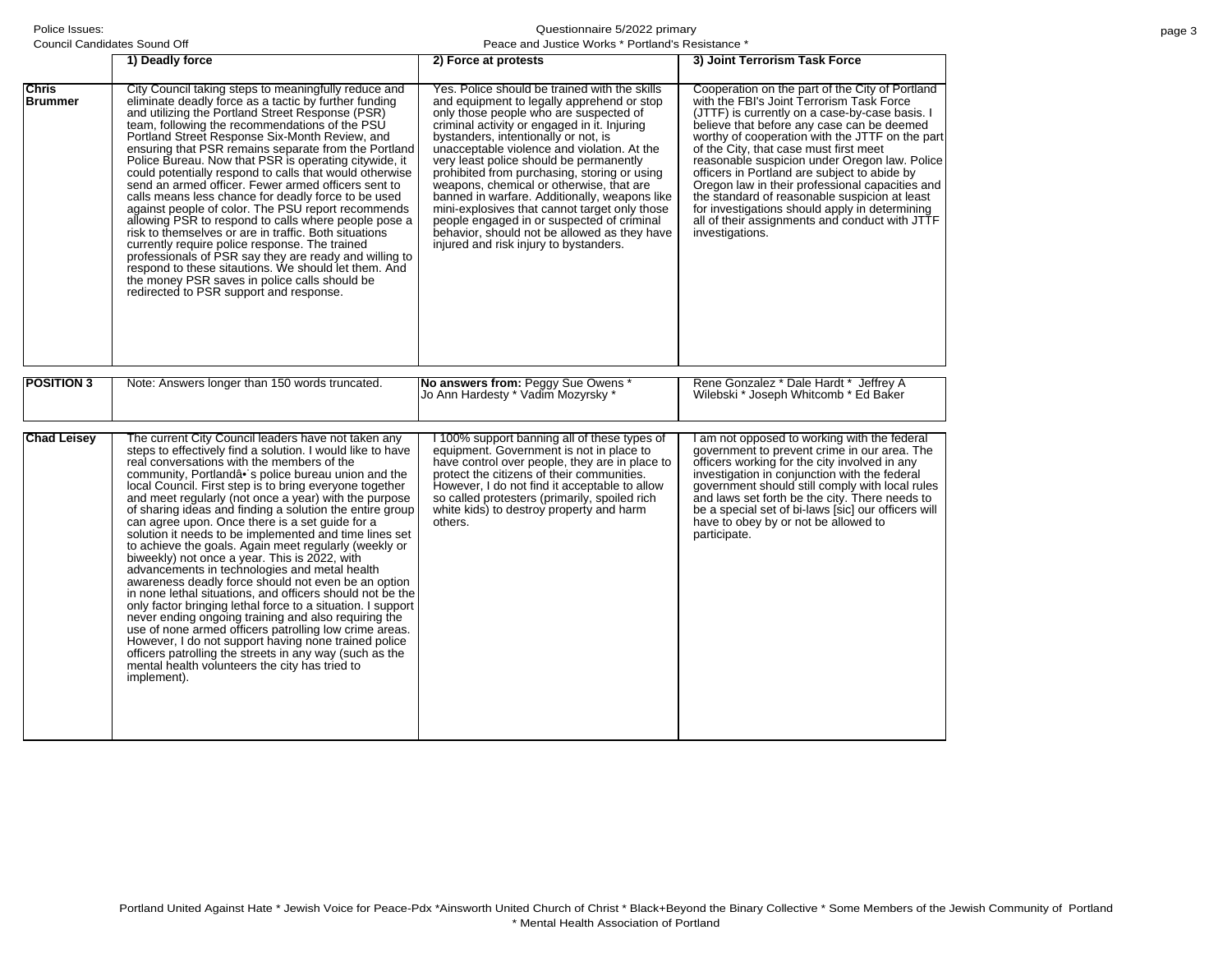| Council Candidates Sound Off |                                                                                                                                                                                                                                                                                                                                                                                                                                                                                                                                                                                                                                                                                                                                                                                                                                                                                                                                                                                                                                                                                                            | Peace and Justice Works * Portland's Resistance *                                                                                                                                                                                                                                                                                                                                                                                                                                                                                                                                                                                                                                                                                                                                         |                                                                                                                                                                                                                                                                                                                                                                                                                                                                                                  |  |  |
|------------------------------|------------------------------------------------------------------------------------------------------------------------------------------------------------------------------------------------------------------------------------------------------------------------------------------------------------------------------------------------------------------------------------------------------------------------------------------------------------------------------------------------------------------------------------------------------------------------------------------------------------------------------------------------------------------------------------------------------------------------------------------------------------------------------------------------------------------------------------------------------------------------------------------------------------------------------------------------------------------------------------------------------------------------------------------------------------------------------------------------------------|-------------------------------------------------------------------------------------------------------------------------------------------------------------------------------------------------------------------------------------------------------------------------------------------------------------------------------------------------------------------------------------------------------------------------------------------------------------------------------------------------------------------------------------------------------------------------------------------------------------------------------------------------------------------------------------------------------------------------------------------------------------------------------------------|--------------------------------------------------------------------------------------------------------------------------------------------------------------------------------------------------------------------------------------------------------------------------------------------------------------------------------------------------------------------------------------------------------------------------------------------------------------------------------------------------|--|--|
|                              | 1) Deadly force                                                                                                                                                                                                                                                                                                                                                                                                                                                                                                                                                                                                                                                                                                                                                                                                                                                                                                                                                                                                                                                                                            | 2) Force at protests                                                                                                                                                                                                                                                                                                                                                                                                                                                                                                                                                                                                                                                                                                                                                                      | 3) Joint Terrorism Task Force                                                                                                                                                                                                                                                                                                                                                                                                                                                                    |  |  |
| Karellen<br><b>Stephens</b>  | I would like to see the City Council address the use of<br>deadly force by helping to visibly foster a community<br>that actively works to promote the idea that life is<br>valuable. The reduction and or elimination of deadly<br>force as a tactic can be achieved when the intrinsic<br>value of life is openly recognized by every individual in<br>this city. I believe that the idea that life is what is<br>valuable must be purposely and methodically<br>communicated to individuals throughout the city in<br>creative and meaningful ways to keep people engaged<br>and focused on what truly matters. I would like to lead<br>and encourage all council members to participate in a<br>self-worth-building initiative that would utilize the use<br>of t-shirts designed by my husband that read "I AM<br>THE VALUE" on the front and "YOU ARE THE<br>VALUE" on the back. I believe it is vitally important to<br>communicate the idea that people matter as loudly<br>and as visibly as we can. When people believe that<br>other people do not matter they are more likely to<br>harm them. | I believe that crowd dispersal during violent<br>and chaotic protests can be extremely difficult<br>for police. I think the best way to avoid these<br>situations is to respond to and encourage non-<br>violent peaceful protest by listening to and<br>being responsive to reasonable requests from<br>citizens for justice and accountability within<br>the system. I do not support the prohibition of<br>chemicals, mini explosives, and grenade<br>launchers if that means that police have to<br>come in closer contact with protesters during<br>crowd dispersal. Crowds should be given<br>ample time and warning to clear out from an<br>area before police take any action that could<br>affect the health, well-being, and physical<br>safety of participants of any protest. | I think the FBI and the Portland Police Bureau<br>both need to address Justice for Qadira and<br>the facts of that case to help set new policies<br>and procedures that will help govern how both<br>agencies work. I do not believe that either<br>agency holds the credibility at this time to be<br>conducting any investigations without more<br>oversight from outside public groups, media,<br>and outside law enforcement agencies not<br>involved in the cover-up of Justice for Qadira. |  |  |
| <b>Kim Kasch</b>             | Graduating from Portland State University with a B.S.<br>in psychology and having worked with at-risk youth<br>much of my life, I offer a holistic perspective.<br>I'll minimize encounters between police and our most<br>vulnerable population to reduce the occurrences of<br>escalation.<br>I will create robust safety nets using a public/private<br>sector approach. Utilizing united mental health<br>programs to work between police and a citizen<br>alliance, we'll address Portland's crime crisis.<br>Fostering safe spaces and more transitional mental<br>health resources/programs to assist those suffering in<br>extreme poverty, which creates stress, exacerbating<br>mental health issues and requiring transparency from<br>our safety officers to include de-escalation training.<br>we'll achieve better outcomes.<br>Offering crisis counseling from compassionate, skilled<br>personnel will reduce desperation and lack of hope.<br>Including inclusive policies/practices, we'll get<br>feedback and ideas from all Portlanders.                                               | I will facilitate prevention-focused activities by<br>utilizing community policing with a holistic<br>approach.<br>First, we need to make sure voices are not<br>silenced. All people have a right and deserve<br>to have their voices heard. We need to create<br>a true buy-in for community policing within the<br>communities to be effective.                                                                                                                                                                                                                                                                                                                                                                                                                                        | A "case by case basis" sounds good but, in<br>reality, we would need true measurements to<br>make sure policies are followed. We also need<br>true-accountability through quantitative<br>dimensions.<br>Above all else, we need to make sure our civil<br>rights and civil liberties are protected.                                                                                                                                                                                             |  |  |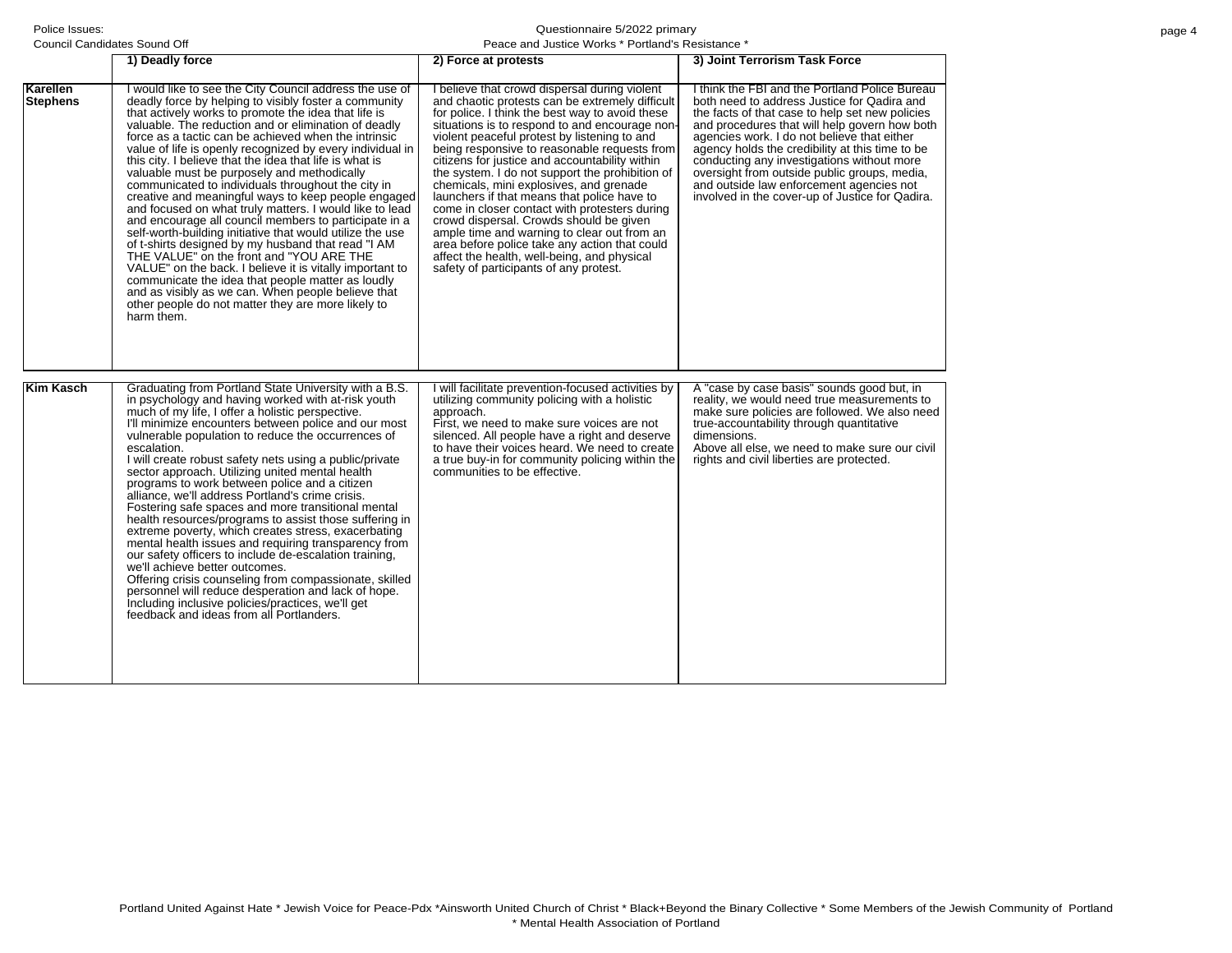Questionnaire 5/2022 primary

|                                | Council Candidates Sound Off                                                                                                                                                                                                                                                                                                                                                                                                                                                                                                                                                                                                                                                                                                                                                      | Peace and Justice Works * Portland's Resistance *                                                                                                                                                                                                                                                                                                                                                                                                                                                                                                                                                                                                                                                                       |                                                                                                                                                                           |                                                                                                                                                           |
|--------------------------------|-----------------------------------------------------------------------------------------------------------------------------------------------------------------------------------------------------------------------------------------------------------------------------------------------------------------------------------------------------------------------------------------------------------------------------------------------------------------------------------------------------------------------------------------------------------------------------------------------------------------------------------------------------------------------------------------------------------------------------------------------------------------------------------|-------------------------------------------------------------------------------------------------------------------------------------------------------------------------------------------------------------------------------------------------------------------------------------------------------------------------------------------------------------------------------------------------------------------------------------------------------------------------------------------------------------------------------------------------------------------------------------------------------------------------------------------------------------------------------------------------------------------------|---------------------------------------------------------------------------------------------------------------------------------------------------------------------------|-----------------------------------------------------------------------------------------------------------------------------------------------------------|
|                                | 4) Policing of people experiencing houselessness                                                                                                                                                                                                                                                                                                                                                                                                                                                                                                                                                                                                                                                                                                                                  | 5) Oversight                                                                                                                                                                                                                                                                                                                                                                                                                                                                                                                                                                                                                                                                                                            | 5b) Oversight                                                                                                                                                             | 5c) Oversight                                                                                                                                             |
| <b>Background</b>              | Portland Police are frequently used to enforce anti-<br>houseless policies and ordinances such as the<br>Sidewalk Use (aka Sit/Lie) Ordinance, leading to use of<br>force and loss of belongings. The City stopped<br>publishing statistics about who is cited/warned/arrested<br>under Sit/Lie in 2013. In 2017, the Oregonian reported<br>people experiencing houselessness accounted for 52%<br>of arrests, affirmed by a Reveal podcast in December<br>2021. While the City has plans for more sanctioned<br>camping areas, housing and shelters, sweeps continue<br>to do little more than displace people from one place to<br>another. The creation of the Portland Street Response<br>team does not guarantee a change in Police policies<br>toward unhoused Portlanders. | The US Department of Justice has laid out a three year<br>time frame to implement the new oversight system,<br>adopted in an overwhelming vote on Ballot Measure 26-<br>217 in 2020. In the meantime, the existing oversight<br>system, including the Independent Police Review, its<br>Citizen Review Committee, and the Police Review Board,<br>is not adequately holding officers accountable to<br>community standards, and PRB hearings are closed to all<br>but one or two community members uninvolved in the<br>incident being considered. Notably, if the IPR and CRC<br>were to go away before the new system is in place, the<br>only investigations would be done by the Bureau's Internal<br>Affairs unit. |                                                                                                                                                                           |                                                                                                                                                           |
| Questions<br><b>POSITION 2</b> | What policies do you support that will reduce the<br>disparities in police attention?                                                                                                                                                                                                                                                                                                                                                                                                                                                                                                                                                                                                                                                                                             | a) City Council heard an appeal in 2017 which illustrated<br>that the standard of review for the CRC which requires<br>them to defer to the Bureau (the "reasonable person"<br>standard) is not working.* As a ramp-up to the more robust<br>system, would you support changing the standard to<br>"preponderance of the evidence," which could result in<br>more complaints being sustained? Why or why not?<br>*- The council split on a 3-2 vote on whether an officer retaliated<br>against a civilian who was video-recording an armored vehicle.<br>The two dissenting votes noted they felt they had to defer to the<br>Bureau's earlier decision.                                                               | b) Also while the new system is<br>being designed, what changes<br>would you support for the PRB<br>to help make the review<br>process more transparent to the<br>public? | c) What other steps would you<br>support to make sure police are<br>held accountable under current<br>systems until the new system<br>can be implemented? |
| Dan Ryan                       | In many cases, police will be the first to say they                                                                                                                                                                                                                                                                                                                                                                                                                                                                                                                                                                                                                                                                                                                               | a) It is important to note that transitions can present                                                                                                                                                                                                                                                                                                                                                                                                                                                                                                                                                                                                                                                                 | b) I am interested in finding                                                                                                                                             | c) Given the current dynamics                                                                                                                             |

| Dan Ryan | In many cases, police will be the first to say they<br>shouldn't be the first to respond to houseless neighbors<br>in crisis. I voted to expand Portland Street Response<br>citywide because I know it'll have a positive impact on<br>this issue. I led the push to fund the Street Services<br>Coordination Center, which will help first responder<br>agencies determine what resources are needed in these<br>types of circumstances. I also secured funding for 20<br>new Navigation Team members to engage with the<br>houseless community instead of police. I oversee the<br>Joint Office of Homeless Services and the Portland<br>Housing Bureau and am getting at the root causes by<br>working to get people off the streets--building Safe Rest<br>Villages, expanding shelter capacity (JOHS projects<br>2,600 shelter beds will be open citywide next year), and<br>expanding permanent supportive housing to get<br>individuals from shelter into housing to open even more<br>shelter space. | a) It is important to note that transitions can present<br>challenges. Right now, one of my primary focuses is<br>ensuring that over the next several months, the Independent<br>Police Review is successfully transferred out of the Auditor's<br>office and to ensure their staff stay in their roles while the<br>new Police Oversight Board is implemented. Losing IPR's<br>ability to function before a new entity is in place would leave<br>the City with less oversight. As we "ramp up" to this new<br>system, maintaining the integrity of our current systems,<br>such as they are, is crucial.<br>Before making a decision I'd need to know the reasons for<br>declining "preponderance" as the standard of review, and<br>determine if there are legitimate safety, security, or legal<br>reasons at play. Should their reasons lack legitimacy, I<br>would support such a change. | b) I am interested in finding<br>ways to bring additional voices<br>to the table who can bring<br>valuable perspective and insight.<br>Specifically, I'd like to know<br>whether it would be feasible to<br>bring a community member who<br>has more direct knowledge of a<br>given incident. | c) Given the current dynamics<br>regarding the transition of IPR<br>out of the Auditor's office, I will<br>do all I can to ensure that the<br>City does not lose any capacity<br>from now to when the Police<br>Oversight Board is brought<br>online. Working with the<br>imperfect tools we have, and<br>ensuring we don't create a<br>vacuum in the interim, will be<br>critical in the coming months and<br>years. At present, this means<br>working to maximize staff<br>retention at IPR. |
|----------|--------------------------------------------------------------------------------------------------------------------------------------------------------------------------------------------------------------------------------------------------------------------------------------------------------------------------------------------------------------------------------------------------------------------------------------------------------------------------------------------------------------------------------------------------------------------------------------------------------------------------------------------------------------------------------------------------------------------------------------------------------------------------------------------------------------------------------------------------------------------------------------------------------------------------------------------------------------------------------------------------------------|-------------------------------------------------------------------------------------------------------------------------------------------------------------------------------------------------------------------------------------------------------------------------------------------------------------------------------------------------------------------------------------------------------------------------------------------------------------------------------------------------------------------------------------------------------------------------------------------------------------------------------------------------------------------------------------------------------------------------------------------------------------------------------------------------------------------------------------------------------------------------------------------------|-----------------------------------------------------------------------------------------------------------------------------------------------------------------------------------------------------------------------------------------------------------------------------------------------|------------------------------------------------------------------------------------------------------------------------------------------------------------------------------------------------------------------------------------------------------------------------------------------------------------------------------------------------------------------------------------------------------------------------------------------------------------------------------------------------|
|----------|--------------------------------------------------------------------------------------------------------------------------------------------------------------------------------------------------------------------------------------------------------------------------------------------------------------------------------------------------------------------------------------------------------------------------------------------------------------------------------------------------------------------------------------------------------------------------------------------------------------------------------------------------------------------------------------------------------------------------------------------------------------------------------------------------------------------------------------------------------------------------------------------------------------------------------------------------------------------------------------------------------------|-------------------------------------------------------------------------------------------------------------------------------------------------------------------------------------------------------------------------------------------------------------------------------------------------------------------------------------------------------------------------------------------------------------------------------------------------------------------------------------------------------------------------------------------------------------------------------------------------------------------------------------------------------------------------------------------------------------------------------------------------------------------------------------------------------------------------------------------------------------------------------------------------|-----------------------------------------------------------------------------------------------------------------------------------------------------------------------------------------------------------------------------------------------------------------------------------------------|------------------------------------------------------------------------------------------------------------------------------------------------------------------------------------------------------------------------------------------------------------------------------------------------------------------------------------------------------------------------------------------------------------------------------------------------------------------------------------------------|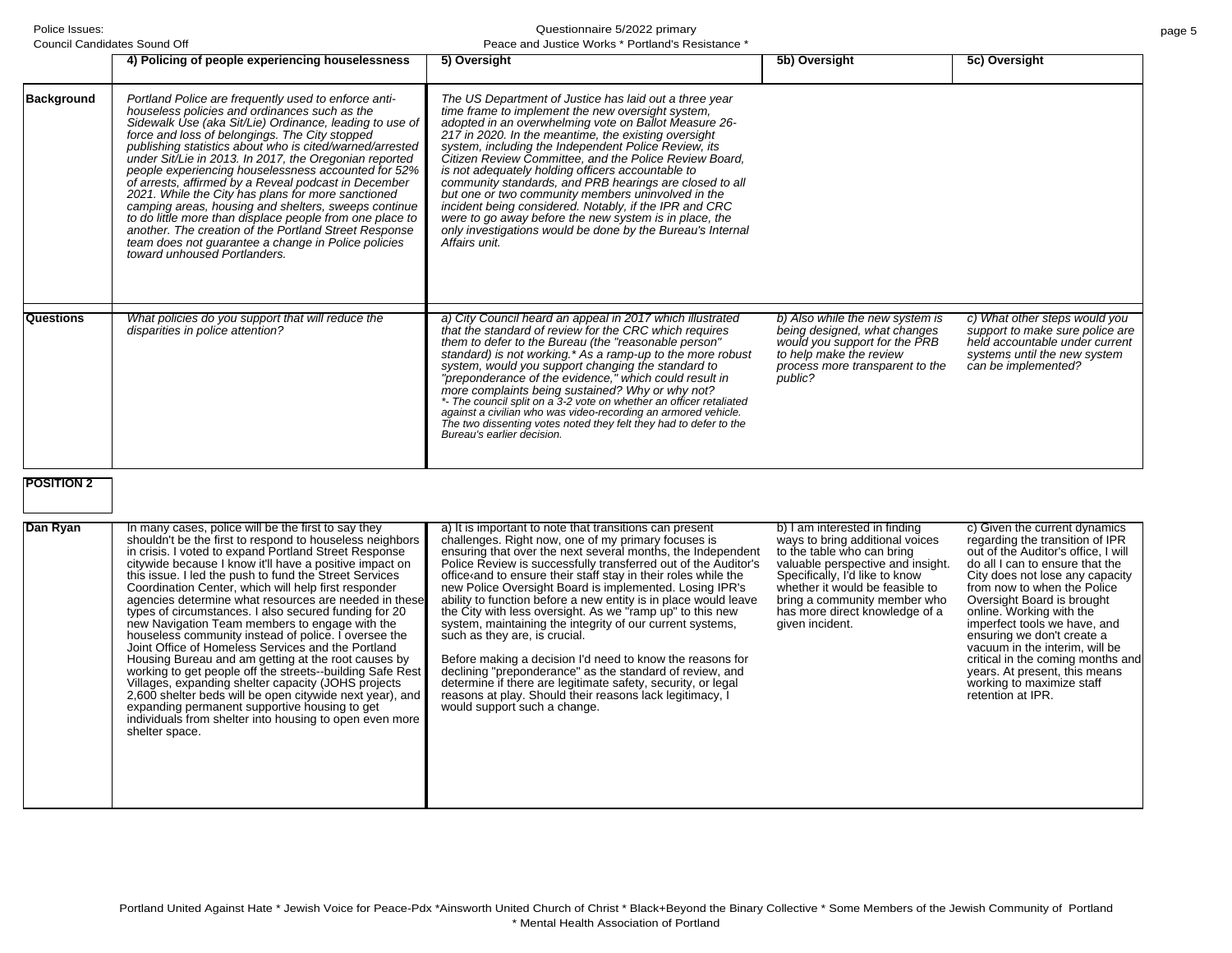**Alanna (AJ) McCreary**

Council Candidates Sound Off

| <del>c</del> ə ouunu Un                                                                                                                                                                                                                                                                                                                                                                                                                                                                                                                                                                                                                                                                                                                           | Feace and Justice WOINS FUITIGHTS NESISTATICE                                                                                                                                                     |                                                                                                                                                 |                                                                                                                                                                                                                                                                                                                                                                                        |
|---------------------------------------------------------------------------------------------------------------------------------------------------------------------------------------------------------------------------------------------------------------------------------------------------------------------------------------------------------------------------------------------------------------------------------------------------------------------------------------------------------------------------------------------------------------------------------------------------------------------------------------------------------------------------------------------------------------------------------------------------|---------------------------------------------------------------------------------------------------------------------------------------------------------------------------------------------------|-------------------------------------------------------------------------------------------------------------------------------------------------|----------------------------------------------------------------------------------------------------------------------------------------------------------------------------------------------------------------------------------------------------------------------------------------------------------------------------------------------------------------------------------------|
| 4) Policing of people experiencing houselessness                                                                                                                                                                                                                                                                                                                                                                                                                                                                                                                                                                                                                                                                                                  | 5) Oversight                                                                                                                                                                                      | 5b) Oversight                                                                                                                                   | 5c) Oversight                                                                                                                                                                                                                                                                                                                                                                          |
| On Portland City Council I will do everything in my<br>power to stop sweeps as soon as possible.<br>Criminalizing homelessness does nothing to solve our<br>present housing crisis. The trauma of being forcibly<br>moved from a place of rest and made to lose some to all<br>of one's belongings makes it even more difficult for<br>people to get back on their feet. We need to also double<br>down on getting people connected with housing and<br>supportive services. This includes resisting the push<br>from People For Portland towards having just enough<br>shelter beds to allow police to arrest people living<br>outside should they not wish to go to the shelter, which<br>itself is a highly traumatizing environment for many. | a) I would, because it is clear now that our oversight is still<br>overly deferential to the Police Bureau. Clear patterns in<br>evidence should matter more than prior police<br>determinations. | b) There should be more<br>community outreach to inform<br>groups and networks of the role<br>and importance of our police<br>oversight bodies. | c) Unfortunately there is little<br>that a single City Council<br>member can currently do under<br>the tight grip on the Police<br>Bureau held by Mayor Wheeler.<br>However I will use all of my<br>political power to work with<br>colleagues and members of the<br>public to shine a bright light on<br>investigations of police violence,<br>use of force, and other<br>misconduct. |

| Renee<br><b>Stephens</b> | Sweeps by the police of the "houseless" community<br>should be outlawed. The Portland Street Response<br>coupled with compassionate clean-up crews adorned in<br>t-shirts identifying that Life is the Value are the crews<br>that should be designated to make sure that campers'<br>street sites are clean and safe while encouraging<br>campers to seek services. People need to be met where<br>they are and services should be provided to them there,<br>this will help Portlanders avoid the "out-of-sight, out-of-<br>mind" mentality and help us develop more sympathy for<br>the plight of the "houseless." | a) Yes. There should always be a great consideration of the<br>evidence to support a claim because that is the objective<br>approach and considers mainly the circumstances and not<br>so much of the reviewer's bias. A reasonable person's<br>standard is subjective and changes with the person who is<br>conducting the review.                                                                                                                                           | b) I believe the City should<br>develop a smartphone app that<br>not only allows all Portland<br>citizens to conveniently review<br>the cases heard by the PRB, but<br>also allows them to weigh-in on<br>findings and outcomes. That<br>should be a change we can<br>make now and carry into the<br>new system. | c) We must eliminate the<br>Internal Affairs unit or give them<br>recommendations level authority<br>only because it invites corruption<br>and stands as a buffer between<br>the citizens and police<br>accountability. Our police need<br>to be accountable directly to our<br>citizens, so complaints should<br>go directly to the IPR and the<br>ČRC. |
|--------------------------|-----------------------------------------------------------------------------------------------------------------------------------------------------------------------------------------------------------------------------------------------------------------------------------------------------------------------------------------------------------------------------------------------------------------------------------------------------------------------------------------------------------------------------------------------------------------------------------------------------------------------|-------------------------------------------------------------------------------------------------------------------------------------------------------------------------------------------------------------------------------------------------------------------------------------------------------------------------------------------------------------------------------------------------------------------------------------------------------------------------------|------------------------------------------------------------------------------------------------------------------------------------------------------------------------------------------------------------------------------------------------------------------------------------------------------------------|----------------------------------------------------------------------------------------------------------------------------------------------------------------------------------------------------------------------------------------------------------------------------------------------------------------------------------------------------------|
| Steven B. Cox            | Mohandas Gandhi said "A nation's greatness is<br>measured by how it treats its weakest members." That<br>is why ending homelessness is my number one priority.<br>If there are no beds available, it is inhumane to harass<br>people that don't have a bed. We need to invest in a<br>comprehensive program to get people permanently off<br>of the streets. In the short term the police should of<br>course continue to arrest people that are committing<br>real crimes. However, until we provide these people a<br>place to be; we can't harass them for being homeless.                                         | a) I would absolutely support a change that ensures that<br>more complaints are properly investigated. Police<br>necessarily have an amazing amount of power. Therefor<br>they should be subject to the highest level of public scrutiny.<br>A preponderance of evidence of malfeasance would be<br>more than enough to get me fired from any position I've held<br>in the private sector. It should be at least enough to start a<br>real investigation on a police officer. | b) All complaints, especially<br>those that end in an official<br>investigation should be made<br>publicly available on the police<br>departments website.                                                                                                                                                       | c) Sunshine is the antidote. All<br>complaints and internal<br>investigations need to be<br>publicly available, and<br>accessible on the internet.                                                                                                                                                                                                       |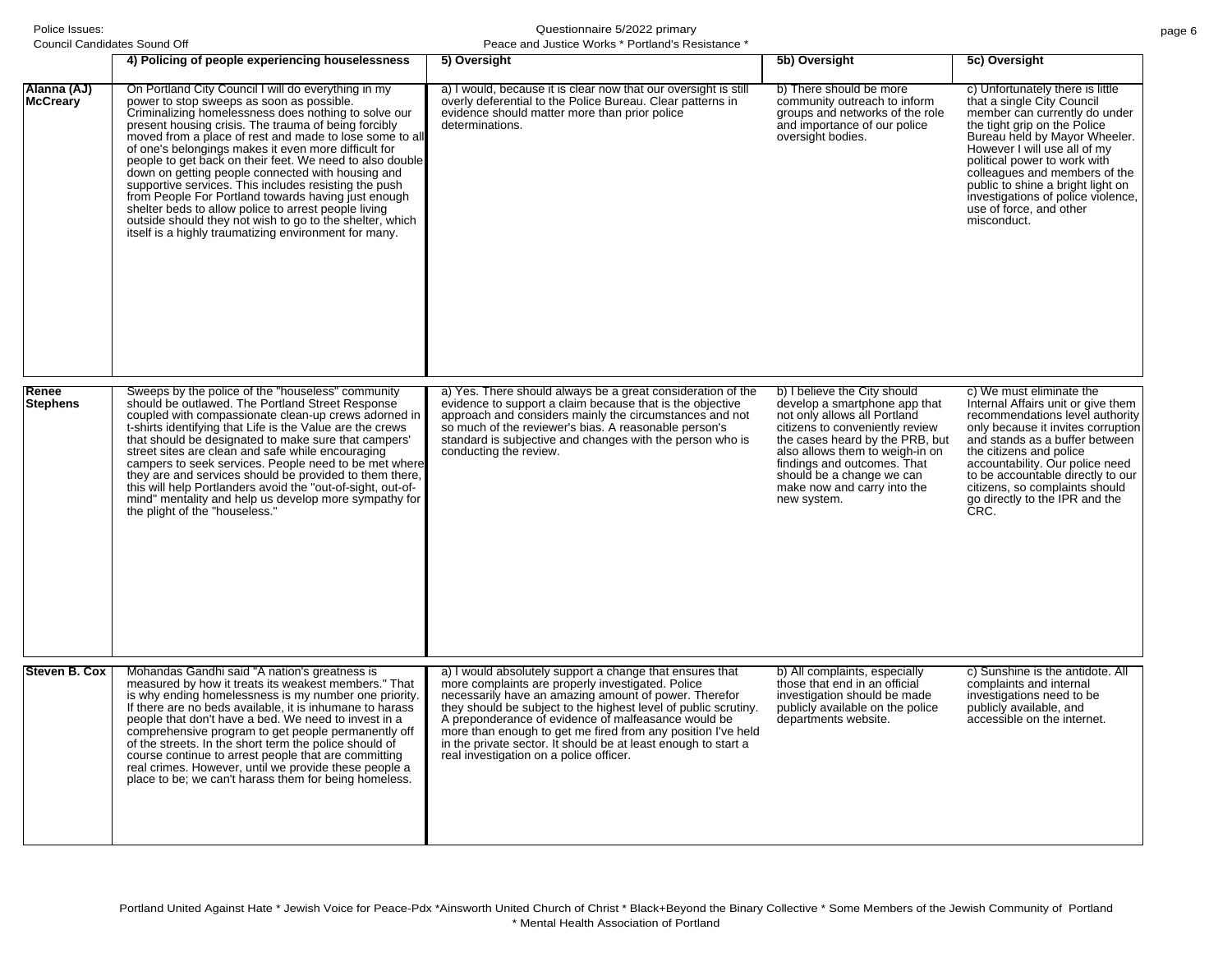| Council Candidates Sound Off                        |                                                                                                                                                                                                                                                                                                                                                                                                                                                                                                                                                                                                                                                                                                                                                         | Peace and Justice Works * Portland's Resistance *                                                                                                                                                                                                                                                                                                                                                                                                                                       |                                                                                                                                                                                                                                                                                                                                                                                                                                                                                        |                                                                                                                                                                                                                                                                                                                                                                                 |
|-----------------------------------------------------|---------------------------------------------------------------------------------------------------------------------------------------------------------------------------------------------------------------------------------------------------------------------------------------------------------------------------------------------------------------------------------------------------------------------------------------------------------------------------------------------------------------------------------------------------------------------------------------------------------------------------------------------------------------------------------------------------------------------------------------------------------|-----------------------------------------------------------------------------------------------------------------------------------------------------------------------------------------------------------------------------------------------------------------------------------------------------------------------------------------------------------------------------------------------------------------------------------------------------------------------------------------|----------------------------------------------------------------------------------------------------------------------------------------------------------------------------------------------------------------------------------------------------------------------------------------------------------------------------------------------------------------------------------------------------------------------------------------------------------------------------------------|---------------------------------------------------------------------------------------------------------------------------------------------------------------------------------------------------------------------------------------------------------------------------------------------------------------------------------------------------------------------------------|
|                                                     | 4) Policing of people experiencing houselessness                                                                                                                                                                                                                                                                                                                                                                                                                                                                                                                                                                                                                                                                                                        | 5) Oversight                                                                                                                                                                                                                                                                                                                                                                                                                                                                            | 5b) Oversight                                                                                                                                                                                                                                                                                                                                                                                                                                                                          | 5c) Oversight                                                                                                                                                                                                                                                                                                                                                                   |
| <b>Chris</b><br><b>Brummer</b><br><b>POSITION 3</b> | Punishing people without stable housing with arrest,<br>citation, displacement or confiscation does not meet the<br>need for housing. Housing meets the need for housing. I<br>support the City of Portland increasing its involvement in<br>housing services by working with Multnomah County to<br>make block bargaining agreements and direct payment<br>for vacant housing that is already available in the city.<br>This would help more people access stable housing,<br>instead of making homes in public spaces like<br>sidewalks. More immediately, I support the repeal of the<br>Sidewalk Use (aka Sit/Lie) Ordinance and/or a directive<br>given to Portland police officers to not enforce it through<br>the Police Commissioner's office. | a) Yes, I would support changing the Citizen Review<br>Committee's standard of review from the "reasonable"<br>person" standard to a preponderance of the evidence,<br>because it would shift the default perspective to a more<br>objective standard. The "reasonable person" standard<br>appears to require viewing each incident from the<br>perspective of the police officer in question, which precludes<br>other perspectives and understandings from entering<br>consideration. | b) I would support pushing for a<br>change to allow the public<br>access to the review process<br>and hearings. I understand the<br>possibility for public presence or<br>access to proceedings will be<br>difficult or prevented altogether<br>with the continued inclusion of<br>an embarrassment clause in the<br>police contract, but the small<br>alteration made in this recent<br>contract to allow for the public<br>interest may offer a way through<br>or around that block. | c) I support making all police<br>reports and investigation-related<br>interviews accessible to<br>complainants within seven days,<br>just as they are made available<br>to police against whom<br>complaints are filed. I also<br>support informing the public<br>when an officer is disciplined,<br>though, again, with the current<br>contract, this may not be<br>possible. |
| <b>Chad Leisey</b>                                  | We need a comprehensive plan for what to do with the<br>homeless situation in Portland. Once there is a plan in<br>place and a set place to house people I do agree with a<br>100% ban on homeless encampments starting with the<br>downtown area and eventually the whole city. This will<br>take several years to create implement a plan citywide.                                                                                                                                                                                                                                                                                                                                                                                                   | a) All oversight should be made public period.<br>Communication and transparency with the public is<br>extremely important. Currently I am not involved in the<br>process and cannot give a direct answer or promise.                                                                                                                                                                                                                                                                   | b) As stated above, all oversight<br>should be made public, names<br>can be withheld at the beginning<br>of the process. We all need to<br>take responsibility for ever<br>action.                                                                                                                                                                                                                                                                                                     | c) We need a set of guidelines<br>and make the guidelines clear to<br>the officers and the public. We<br>cannot expect employees to be<br>within guidelines without first<br>guiding them and letting them<br>know what they are expected to<br>do. Currently there is no<br>guidance in place for the<br>officers. COMMUNICATION IS<br><b>KEY</b>                              |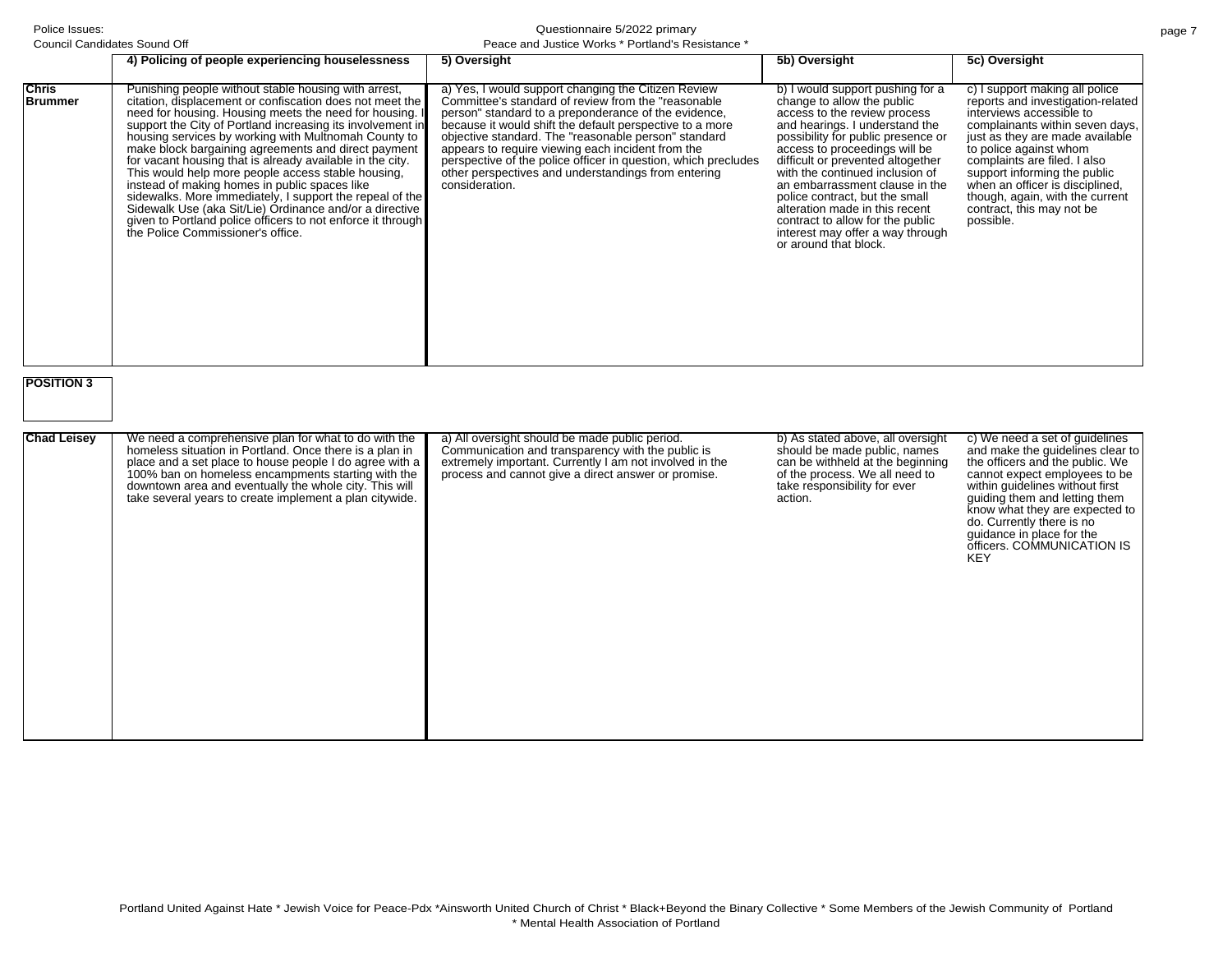|                             | 4) Policing of people experiencing houselessness                                                                                                                                                                                                                                                                                                                                                                                                                                                                                                                                                                                                                                                                                                                                                                                                                                                                                                                                                                                             | 5) Oversight                                                                                                                                                                                                                                                                                                                                                                                                                                                                                                                                                                                                                                                                                                                                                                                                                                                                                                                                                                                                                  | 5b) Oversight                                                                                                                                                                                                                                                                                                                                                                                                                                                                                                                                                                                                                           | 5c) Oversight                                                                                                                                                                                                                                                                                                                                                           |
|-----------------------------|----------------------------------------------------------------------------------------------------------------------------------------------------------------------------------------------------------------------------------------------------------------------------------------------------------------------------------------------------------------------------------------------------------------------------------------------------------------------------------------------------------------------------------------------------------------------------------------------------------------------------------------------------------------------------------------------------------------------------------------------------------------------------------------------------------------------------------------------------------------------------------------------------------------------------------------------------------------------------------------------------------------------------------------------|-------------------------------------------------------------------------------------------------------------------------------------------------------------------------------------------------------------------------------------------------------------------------------------------------------------------------------------------------------------------------------------------------------------------------------------------------------------------------------------------------------------------------------------------------------------------------------------------------------------------------------------------------------------------------------------------------------------------------------------------------------------------------------------------------------------------------------------------------------------------------------------------------------------------------------------------------------------------------------------------------------------------------------|-----------------------------------------------------------------------------------------------------------------------------------------------------------------------------------------------------------------------------------------------------------------------------------------------------------------------------------------------------------------------------------------------------------------------------------------------------------------------------------------------------------------------------------------------------------------------------------------------------------------------------------------|-------------------------------------------------------------------------------------------------------------------------------------------------------------------------------------------------------------------------------------------------------------------------------------------------------------------------------------------------------------------------|
| Karellen<br><b>Stephens</b> | I firmly support the creation and implementation of a self-<br>worth-building initiative in the city to help visibly spread<br>the idea that life matters. I would like to partner with<br>agencies like Neighbors Helping Neighbors, PDX Saints<br>Love, Helping Hands, and other agencies committed to<br>making meaningful changes to expand services to our<br>homeless population in the form of compassionate clean<br>up crews. Crews will participate in the self-worth-<br>building initiative by wearing the "I AM THE VALUE"<br>"YOU ARE THE VALUE" t-shirts or sweaters to help<br>spread the idea that every life matters in this city. Crews<br>should be staffed by well-paid caregivers who are<br>interested in helping people lead happy and healthy<br>lives.                                                                                                                                                                                                                                                             | a) I have personally tried to use the Independent Police<br>Review, Citizen Review Committee, Police Review Board,<br>and Internal Affairs. I have found all these agencies to be<br>lacking in the courage and commitment it takes to address<br>serious issues. I contacted and filed complaints with all of<br>these agencies after my 8-year-old daughter became a<br>victim of a crime on April 12th, 2007. I am still working to<br>this day to have the crimes against my daughter<br>investigated and those involved prosecuted. I support<br>changing the standard to "preponderance of the evidence"<br>along with more citizen oversight of any and all complaints<br>filed. I found the entire process to be very unhelpful,<br>frustrating, and dismissive of victim rights. I think the careful<br>evaluation of all evidence is paramount to fair decision-<br>making. After my personal experience with these systems, I<br>believe it is reasonable to conclude that more complaints<br>should be sustained. | b) I support a complete overhaul<br>of the Police Review Board after<br>Justice for Qadira is<br>appropriately addressed. I also<br>believe citizen groups of court<br>observers and case review<br>boards should be formed to help<br>facilitate a more fair and<br>complete transparent system of<br>justice. I believe by closely<br>examining the policies and<br>procedures that make the cover-<br>up of Justice for Qadira possible<br>even as I type these words the<br>city will be able to correctly<br>identify and weed out corrupt<br>individuals and backdoor<br>systems that are impeding<br>justice and accountability. | c) (not directly answered, see<br>"a" and "b")                                                                                                                                                                                                                                                                                                                          |
| Kim Kasch                   | I will work to create programs/policies and procedures<br>that will reduce police interactions.<br>To do this, we need to unite the public/private sector to<br>create more transitional shelters, showers, toilets, trash<br>receptacles and laundry facilities. We also need to<br>create more opportunities for meeting basic needs to<br>help individuals move toward new pathways. But there<br>are even simple solutions such as offering transportable<br>cooling/heating facilities. Coordinating with community<br>leaders and organizations to offer clothing and life skills-<br>based education, we can achieve successful outcomes.<br>I will create a volunteer "bag brigade" to collect trash.<br>I'll also create food pantries, like free-libraries,<br>coordinating with nonprofit organizations and<br>corporations to provide locations where people can<br>access free food -- overflows from community/private<br>gardens in the summer, is simply one idea. We'll need a<br>well-rounded approach to achieve success. | a) I believe the standard would be based on the evidence to<br>determine whether it would require a reasonable person<br>standard of a preponderance of the evidence standard.                                                                                                                                                                                                                                                                                                                                                                                                                                                                                                                                                                                                                                                                                                                                                                                                                                                | b) I believe in transparency. I<br>would require filming the review<br>process so that, if the public<br>cannot attend for whatever<br>specific reasons, then at least<br>the public could view it.                                                                                                                                                                                                                                                                                                                                                                                                                                     | c) Body cameras, including a<br>specific chain of custody<br>requirement. I would also<br>support more training and<br>increased police/safety funding<br>to create a cooperative<br>approach to include mental<br>health facilitators on lower-level<br>calls. I believe in creating a<br>working environment that would<br>help avoid problems in the first<br>place. |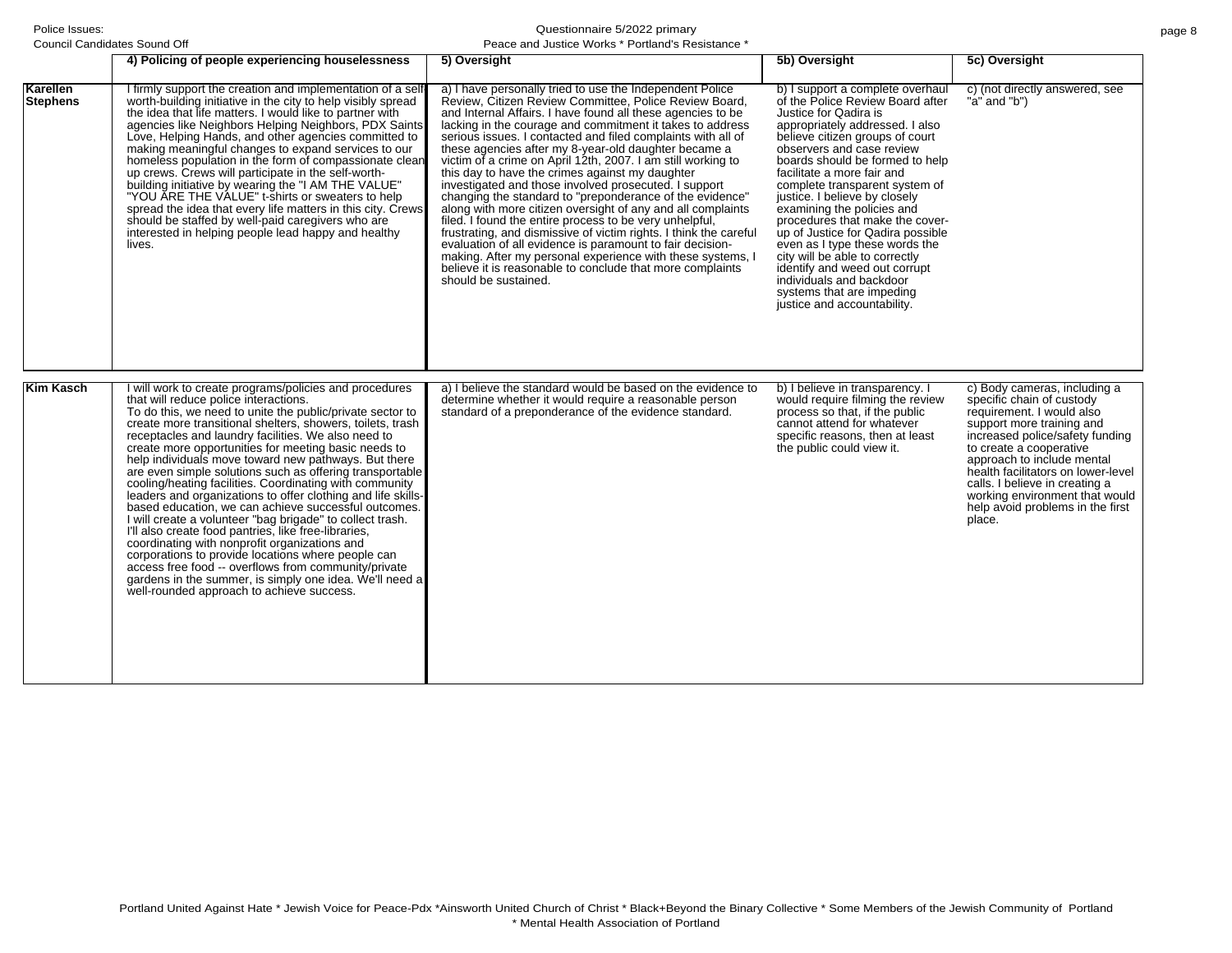| Council Candidates Sound Off |                                                                                                                                                                                                                                                                                                                                                                                                                                                                                                                                            | Peace and Justice Works * Portland's Res                                                                                                                                                                                                                                         |  |
|------------------------------|--------------------------------------------------------------------------------------------------------------------------------------------------------------------------------------------------------------------------------------------------------------------------------------------------------------------------------------------------------------------------------------------------------------------------------------------------------------------------------------------------------------------------------------------|----------------------------------------------------------------------------------------------------------------------------------------------------------------------------------------------------------------------------------------------------------------------------------|--|
|                              | 6) Accountability and the Police Contract                                                                                                                                                                                                                                                                                                                                                                                                                                                                                                  | 7) Body Cameras                                                                                                                                                                                                                                                                  |  |
| <b>Background</b>            | The Portland Police Association contract has been<br>in negotiations since January, 2021, with meetings<br>closed to the public starting in July. Community<br>members demanded that the contract reflect the<br>values of a City that prioritizes accountability,<br>transparency, and justice. Several of the<br>supporters of this questionnaire also signed a<br>letter to the City starting in December, 2020<br>outlining important aspects of the Contract to<br>ensure accountability.<br>https://www.uniteoregon.org/ppa_contract | The USDOJ has required the City to require<br>officers to wear body cameras. Among the policy<br>issues that need to be determined are who will<br>maintain/store the footage and whether officers<br>are allowed to review footage before writing<br>reports after using force. |  |
| Questions                    | The Contract has been finalized, but it is likely to<br>come up again in the next four years. Can you<br>describe how you will or will not advance these<br>community goals?                                                                                                                                                                                                                                                                                                                                                               | What policy provisions would you want to see as<br>part of this implementation?                                                                                                                                                                                                  |  |

# **POSITION 2**

| Dan Ryan | want to start by stating the new discipline guide,<br>which was ratified in the PPA contract, is historic in<br>providing real accountability within the Portland<br>Police Bureau. The fact the contract was supported<br>so strongly by all five members of Council reflects<br>this fact. While there is still much to be done, I<br>believe this new discipline quide will make<br>headway on accountability for excessive force and<br>biased based policing. When it comes to civilian<br>oversight, considering the fact that Measure 26-<br>217's passage will give a civilian body the ability to<br>discipline and terminate officers' employment, I<br>believe including this in the contract would be<br>unnecessary--In four years, the Police Oversight<br>Board should be up and running. In the future, I will<br>do my best to ensure a transparent process while<br>continuing to fight for accountability and a<br>transformation of our community safety system. | There are two policies I believe are important<br>related to body camera implementation. First, it is<br>important that body camera data be housed and<br>owned independently from the Portland Police<br>Bureau. The second policy pertains to when<br>officers can watch body camera footage after a use<br>of force incident. I believe that for type 2 uses of<br>force, and for anything more serious than type 2<br>uses of force, officers should not be able to watch<br>body camera footage until after filing their initial<br>report. |
|----------|--------------------------------------------------------------------------------------------------------------------------------------------------------------------------------------------------------------------------------------------------------------------------------------------------------------------------------------------------------------------------------------------------------------------------------------------------------------------------------------------------------------------------------------------------------------------------------------------------------------------------------------------------------------------------------------------------------------------------------------------------------------------------------------------------------------------------------------------------------------------------------------------------------------------------------------------------------------------------------------|--------------------------------------------------------------------------------------------------------------------------------------------------------------------------------------------------------------------------------------------------------------------------------------------------------------------------------------------------------------------------------------------------------------------------------------------------------------------------------------------------------------------------------------------------|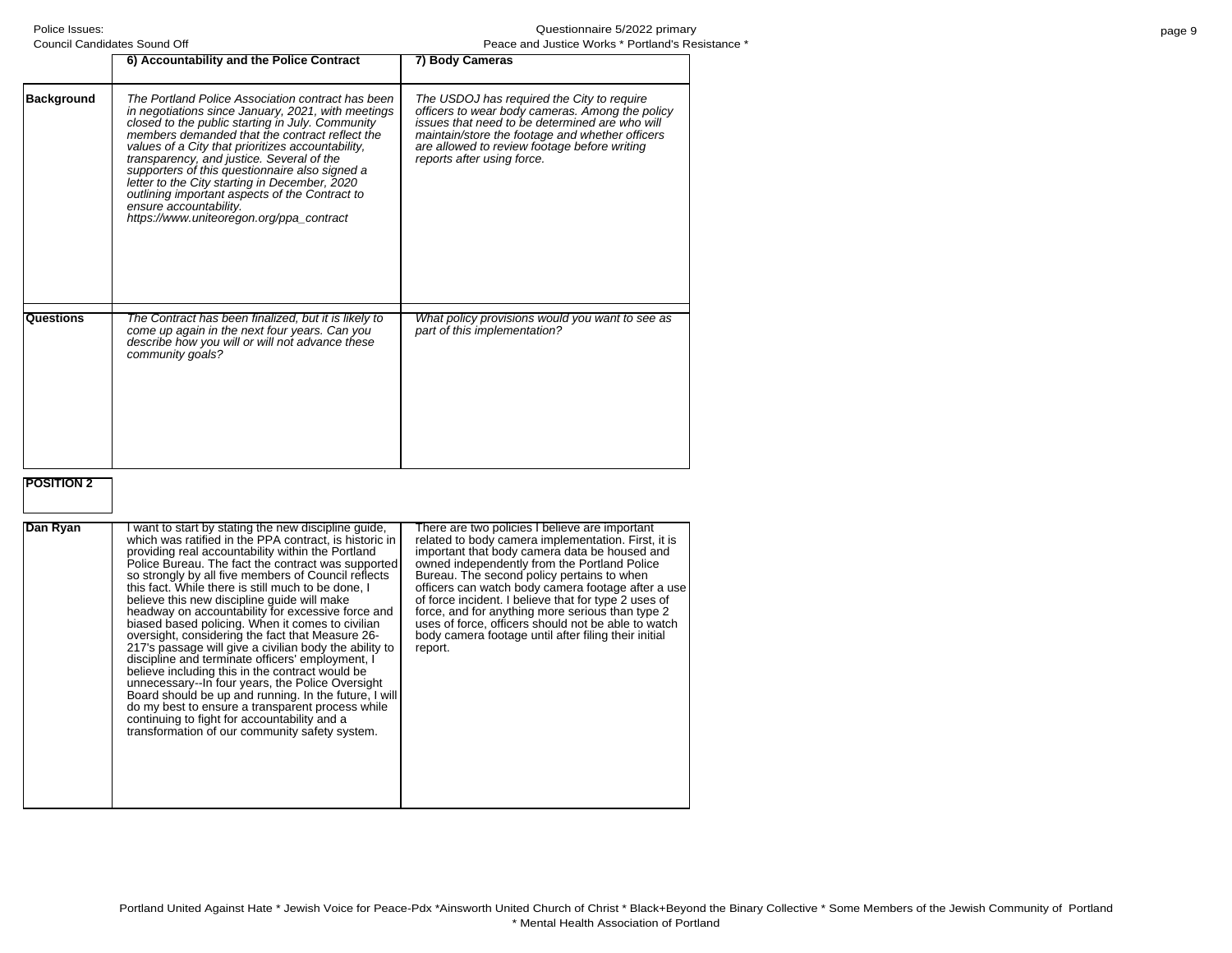| page 10 |  |  |
|---------|--|--|
|---------|--|--|

| Council Candidates Sound Off   |                                                                                                                                                                                                                                                                                                                                                                                                                                                                                                                                                                                                                                                                                                                          | Peace and Justice Works * Portland's Resi                                                                                                                                                                                                                                                                                                                                                                                                                                                                                                                                                                                                                                                                                                                                               |
|--------------------------------|--------------------------------------------------------------------------------------------------------------------------------------------------------------------------------------------------------------------------------------------------------------------------------------------------------------------------------------------------------------------------------------------------------------------------------------------------------------------------------------------------------------------------------------------------------------------------------------------------------------------------------------------------------------------------------------------------------------------------|-----------------------------------------------------------------------------------------------------------------------------------------------------------------------------------------------------------------------------------------------------------------------------------------------------------------------------------------------------------------------------------------------------------------------------------------------------------------------------------------------------------------------------------------------------------------------------------------------------------------------------------------------------------------------------------------------------------------------------------------------------------------------------------------|
|                                | 6) Accountability and the Police Contract                                                                                                                                                                                                                                                                                                                                                                                                                                                                                                                                                                                                                                                                                | 7) Body Cameras                                                                                                                                                                                                                                                                                                                                                                                                                                                                                                                                                                                                                                                                                                                                                                         |
| Alanna (AJ)<br><b>McCreary</b> | I will be a champion for meaningful authority for<br>independent civilian oversight over police use of<br>deadly force, public accountability, and fairness in<br>investigations of police misconduct. Police should<br>be given the same level of rights during an<br>investigation of their conduct as people the police<br>investigate. We need to eliminate deeply<br>entrenched hurdles to consequences for violent<br>and harmful actions by the police so that officers do<br>not feel that they can act with impunity and face no<br>serious or lasting repercussions. Police should also<br>not be able to review body camera footage before<br>writing their report of an incident of suspected<br>misconduct. | Maintenance and storage of police body camera<br>footage should not be performed by the Police<br>Bureau, which is incapable of impartiality when it<br>comes to footage that may make the difference<br>between indictment and exoneration in a police<br>misconduct trial. Police show bias against left-wing<br>protesters over right-wing protesters in the line of<br>their work so frequently that it goes to show that we<br>need independent handling of sensitive materials<br>like these. Also, police should not be allowed to<br>scrutinize the way that an incident appeared to take<br>place on camera before writing their report of<br>events, so that those reviewing the footage and the<br>police's accounting of events can be fairly checked<br>for corroboration. |
| Renee<br><b>Stephens</b>       | I support every issue raised by the Citizens in that<br>contract review and will make sure the City Council<br>upholds every point.                                                                                                                                                                                                                                                                                                                                                                                                                                                                                                                                                                                      | I would like to submit the police to other forms of<br>surveillance in addition to the body cams. Such as<br>gun holsters that unlock only when certain vital<br>sensor criteria are met, and AR goggles that help<br>them ascertain threat level. I believe we need more<br>than just the camera, but it is a good start.                                                                                                                                                                                                                                                                                                                                                                                                                                                              |
| Steven B. Cox                  | There should be no such thing as a closed-door<br>meeting. These meetings need to be filmed and<br>posted online so that the public can revue what<br>happened. No more backroom deals!                                                                                                                                                                                                                                                                                                                                                                                                                                                                                                                                  | At first glance I would think that the Portland<br>Archives and Records Management Division would<br>be a logical place to maintain and store any official<br>video and/or audio recordings. Police should have<br>the same access to the archives as the alleged<br>perpetrator/victim in said recording. Given that it<br>would likely take a matter of days for the recording<br>to be properly archived and documented; the initial<br>report would have to be written without access to<br>the recording.                                                                                                                                                                                                                                                                          |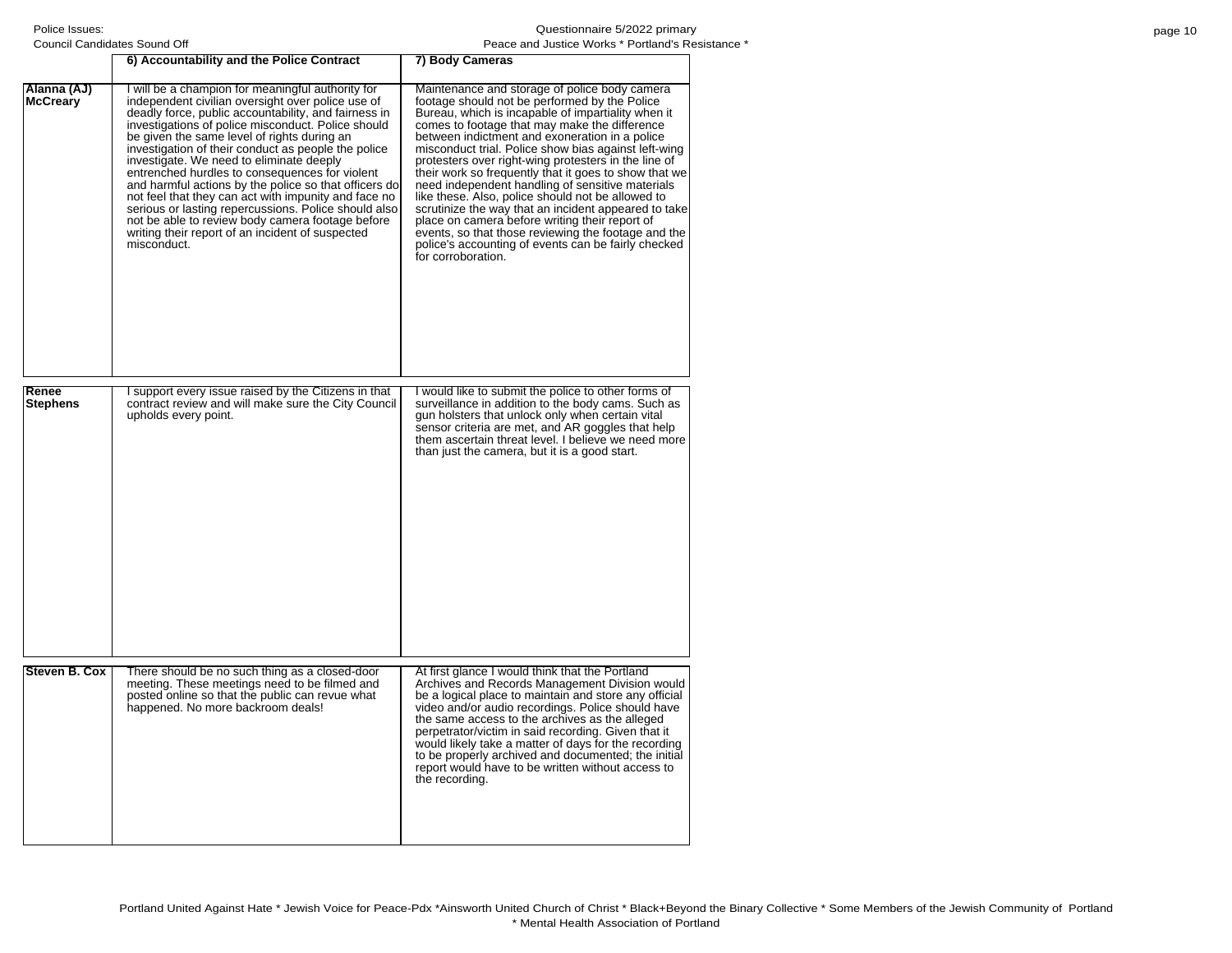### Questionnaire 5/2022 primary istance \*

|                         | Council Candidates Sound Off                                                                                                                                                                                                                                                                                                                                                                                                                                                                                                                                                                                                                                                                                | Peace and Justice Works * Portland's Resi                                                                                                                                                                                                                                                                                                                                                                                                                                                                                                                                                                                                               |
|-------------------------|-------------------------------------------------------------------------------------------------------------------------------------------------------------------------------------------------------------------------------------------------------------------------------------------------------------------------------------------------------------------------------------------------------------------------------------------------------------------------------------------------------------------------------------------------------------------------------------------------------------------------------------------------------------------------------------------------------------|---------------------------------------------------------------------------------------------------------------------------------------------------------------------------------------------------------------------------------------------------------------------------------------------------------------------------------------------------------------------------------------------------------------------------------------------------------------------------------------------------------------------------------------------------------------------------------------------------------------------------------------------------------|
|                         | 6) Accountability and the Police Contract                                                                                                                                                                                                                                                                                                                                                                                                                                                                                                                                                                                                                                                                   | 7) Body Cameras                                                                                                                                                                                                                                                                                                                                                                                                                                                                                                                                                                                                                                         |
| Chris<br><b>Brummer</b> | Some of the most important community goals in the<br>Community Letter on the PPA Contract<br>(https://www.uniteoregon.org/ppa_contract) that I<br>would seek to advance include: the elimination of<br>any kind of embarrassment clause in a new police<br>contract by not supporting a contract that includes<br>it; fully empowering tandem citizen oversight and<br>investigation of all police misconduct, deadly and/or<br>excessive use of force and bias-based policing<br>complaints; granting that independent civilian<br>agency to compel police testimony, and<br>recommend and impose discipline; and protect<br>complainants' from retaliation by preserving their<br>anonymity where needed. | I would like to see policy that ensures body camera<br>materials are kept by the City Attorney's office and<br>only released on identical timelines to the involved<br>parties after police reports have been filed.                                                                                                                                                                                                                                                                                                                                                                                                                                    |
| <b>POSITION 3</b>       |                                                                                                                                                                                                                                                                                                                                                                                                                                                                                                                                                                                                                                                                                                             |                                                                                                                                                                                                                                                                                                                                                                                                                                                                                                                                                                                                                                                         |
| <b>Chad Leisey</b>      | I will make sure there is public access to every<br>meeting that does not involve the discussion of<br>employees by name period. I want to require<br>cameras in the room for every meeting to post on<br>line. The city cannot continue to hide everything<br>from the public, especially the tuff issues.                                                                                                                                                                                                                                                                                                                                                                                                 | Body cameras should be worn at all times and<br>actively recording from the moment of every call.<br>Officers should be able to review the videos while<br>writing reports to ensure the accuracy of their<br>reports (we are all human and cannot recall<br>everything exactly). The body camera footage<br>should be controlled by the commissioners solely,<br>the Unions should have zero say on the footage<br>period. The Police department should be<br>responsible for storage and maintenance of the<br>footage, with the strict enforcement of termination<br>and criminal charges for any missing footage to the<br>heads of the department. |